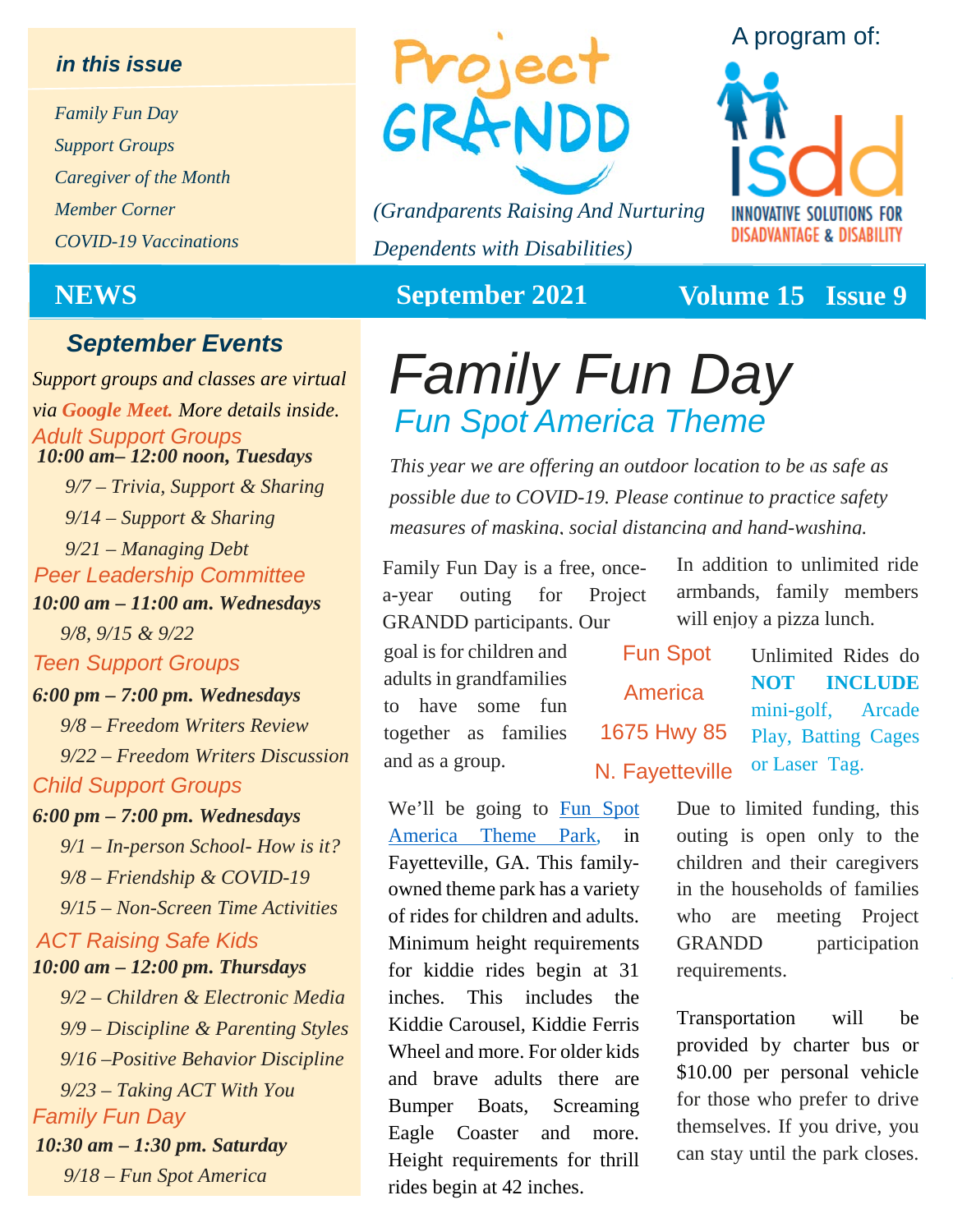## *Family Fun Day – Saturday, September 18 >>> What You Need To Know:*

## **Registration is REQUIRED:**

Use this link to register to attend and to ride the bus: **[https://bit.ly/isddFFD2021](https://docs.google.com/forms/d/e/1FAIpQLSfs0yKp2miFfhJWVJ4qSQc3q499mo9jV6twP4kgYslLlgArCg/viewform)**- No online access? Call your case manager.

## **What to Wear:**

Closed-toe shoes are required on all rides – **NO sandals!**



**What about COVID?** Masks are REQUIRED on the bus & recommended in the park Maintain social distance Wash hands often

**I'm Driving, What time should we arrive at Fun Spot?** 10:30 am SHARP! We must enter the park

**Can we stay after 1:30 pm?** Yes, if you drove, you can stay in the park until closing to enjoy the rides.



**How to Ride the Bus**

Register to ride @ link above Bus departs ISDD's offices at 9:30 am Bus returns to ISDD at 1:30 pm

ISDD's lot has free parking and is one block from the Kensington MARTA Station



## *ACT Raising Safe Kids*

*Do you want to protect the children in your family from violence? Then join us for this FREE class!*

Google Meet: <https://bit.ly/isddACT> By phone: (470) 210-0418 PIN: 851 670 158#

## *Support Groups & Classes >>>*

# *Joining Virtual Groups & Classes!*

*Due to COVID-19, all of our group programming is being offered virtually via Google Meet. Create a Google Account [https://bit.ly/MakeYourGoogleAcct.](https://bit.ly/MakeYourGoogleAcct) Use the links below to join by computer, tablet or smart phone. You can also dial in to participate by phone. Use video if you can to see everyone in the group and enjoy the visual presentations!*

**SEE FIRST PAGE FOR MEETING DATES & TIMES**

Adult Support Groups Google Meet: <https://bit.ly/ISDDAdult> By phone: (414) 600-9528 PIN: 888 104 633#

## Peer Leadership Committee

Google Meet: <https://bit.ly/ISDDPeerLead> By phone: (413) 752-0462 PIN: 478 219 325#

Teen Support Groups Google Meet: <https://bit.ly/ISDDTeen> By phone: (929) 226-1946 PIN: 508 364 396#

Child Support Groups Google Meet: <https://bit.ly/ISDDChild> By phone: (616) 675-4444 PIN: 730 691 702 0287#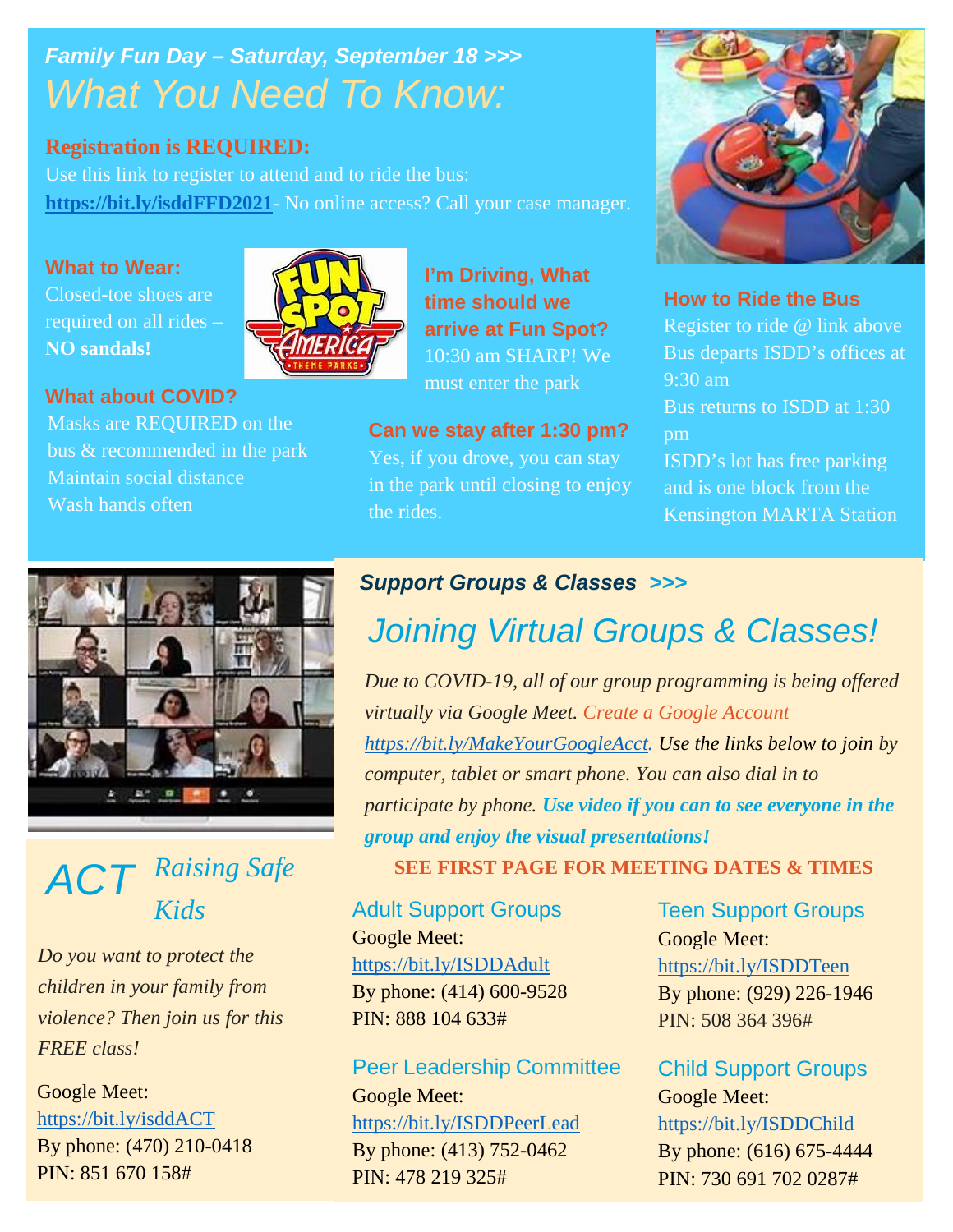# *Member Corner: Joycelen Davis Key*

*Each month we select a Project GRANDD caregiver to highlight so we can get to know each other and celebrate our strengths!* 

## **Age:** 67

**Currently Raising:** I am a grandmother of three. I'm raising two of the three. Zaria is 15 and Yasmine is 12.

**Favorite Activity with the children:** I enjoy movie nights and traveling with the girls.

**Favorite quote:** I truly believe, "One man's trash is another man's treasure."

**Favorite TV show or hobby:** I prefer jazz over television.

**Member of Project GRANDD since:** Since April 2018.

**Advice:** You can't take care of someone, if you don't take care of you.

**Why we chose her:** Ms. Davis Key works hard to provide for her granddaughters. She is always searching for new resources and willing to listen to other caregivers. Her granddaughters enjoy participating in Project GRANDD Youth Groups.





## *Funded in Part By:*









**United Way of Greater Atlanta** 

**GOT** 





The Brookdale Foundation Group